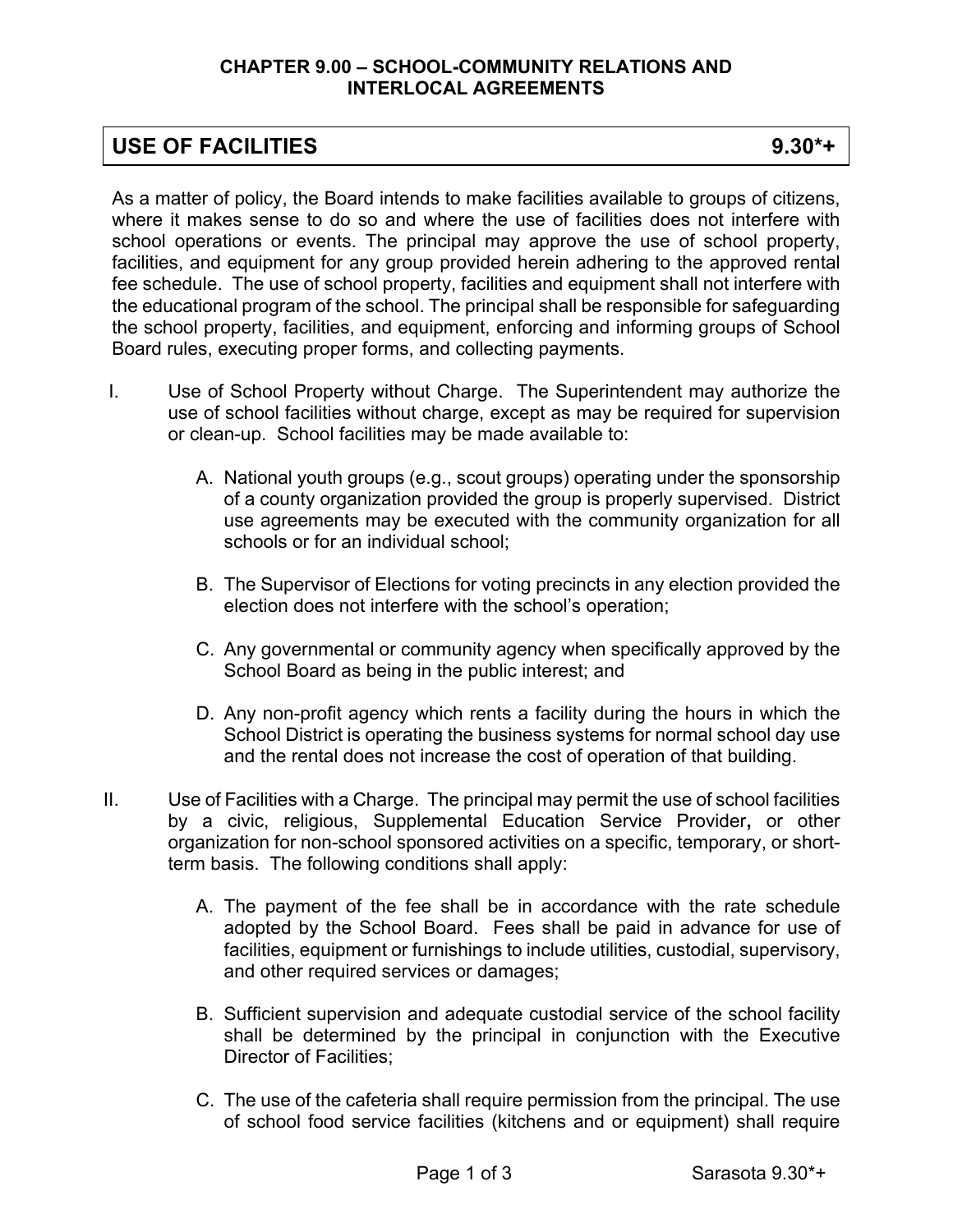# *CHAPTER 9.00 - SCHOOL-COMMUNITY RELATIONS AND INTERLOCAL AGREEMENTS*

permission from the Food Service Director and require that the kitchen be operated by a food service employee(s).

- D. Before and after school activities provided by a school district employee operating as a private business shall be required to pay, at a minimum, a fee equal to the facilities costs of providing utilities and custodial services.
- III. Additional equipment or materials:
	- A. Any group bringing in additional equipment (e.g., sound systems, additional lighting) and/or material must submit items for approval at time of rental agreement.
	- B. Use of additional equipment that increases utility costs may increase rental price.
- IV. Repetitive Use of Educational Facilities by a Vendor

Use of facilities shall not be granted for repetitive use beyond six consecutive months unless satisfactory evidence is presented that real property has been secured for a permanent facility, or an extension has been approved by the Superintendent or his/her designee.

- V. Fees. The School Board will annually set fees for facility, equipment, and furniture use. Such fees will be set to recoup, at a minimum, costs associated with energy and custodial services, where applicable.
- VI. Liability and Insurance Coverage. Each organization utilizing school facilities shall:
	- A. Agree to hold the School Board harmless from any liability which may accrue to the School Board as a result of use;
	- B. Provide general liability insurance coverage in the amount of at least one million dollars (\$1,000,000.00) naming the School Board as an additional insured; and,
	- C. Execute a form of indemnity agreement as prescribed by the Superintendent.
- VII. Prohibited Uses of School Facilities. School property, facilities, and equipment shall not be used for the following purposes:
	- A. Programs involving any form of gambling or other illegal activity;
	- B. Programs in violation of Florida Statutes or School Board rules.